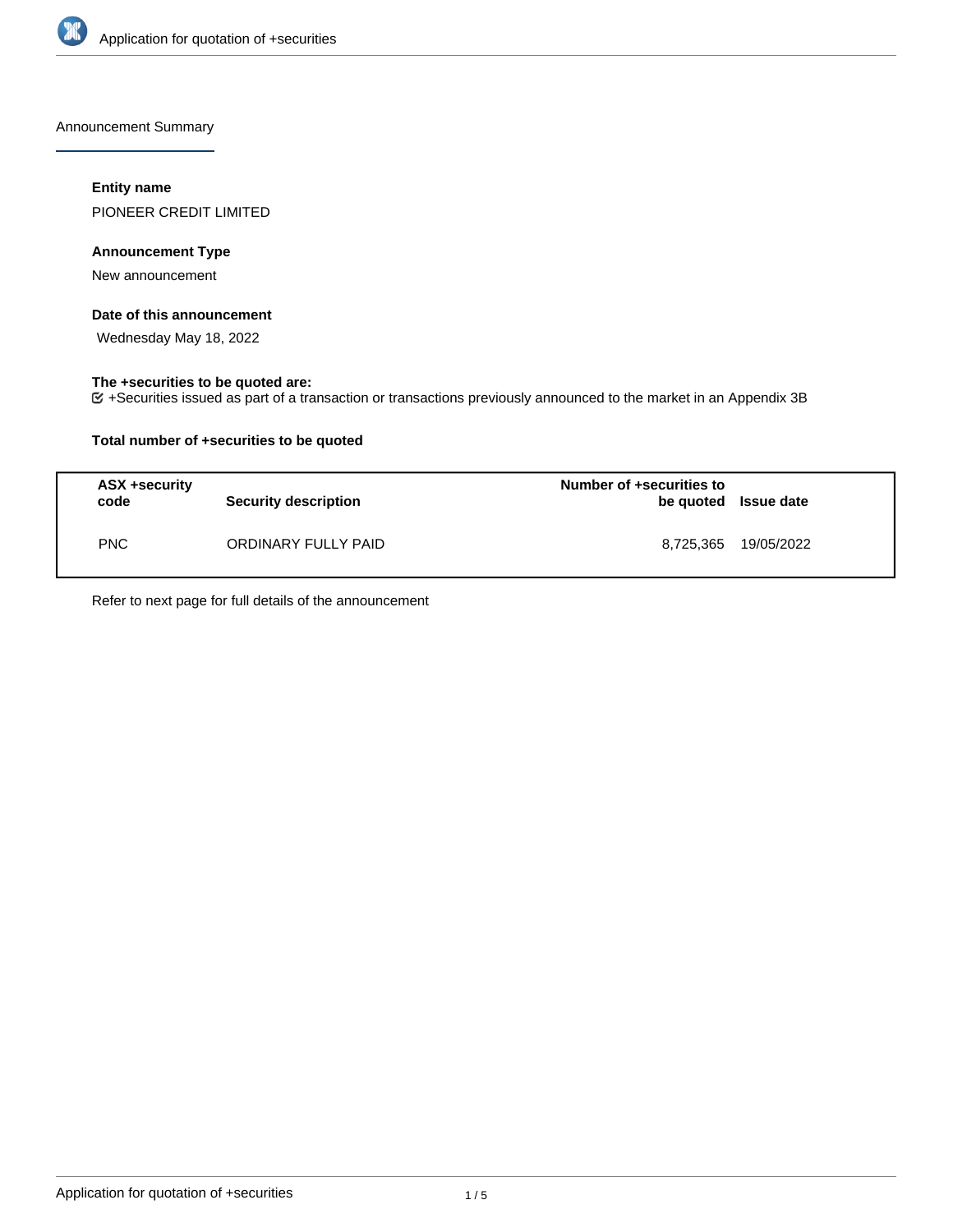

Part 1 - Entity and announcement details

# **1.1 Name of entity**

PIONEER CREDIT LIMITED

We (the entity named above) apply for +quotation of the following +securities and agree to the matters set out in Appendix 2A of the ASX Listing Rules.

**1.2 Registered number type** ACN

**Registration number** 103003505

**1.3 ASX issuer code** PNC

**1.4 The announcement is**

New announcement

### **1.5 Date of this announcement**

18/5/2022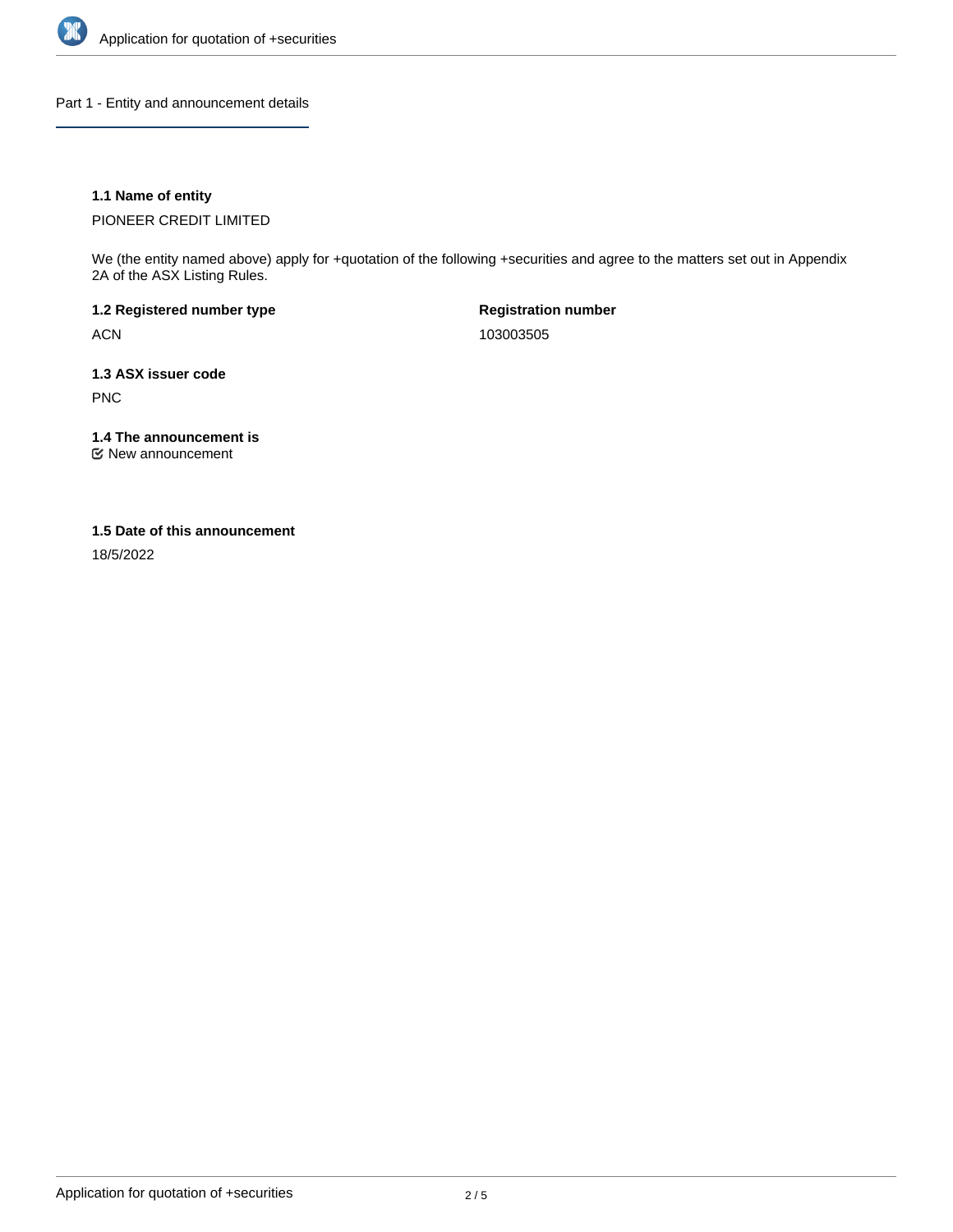

# Part 2 - Type of Issue

### **2.1 The +securities to be quoted are:**

+Securities issued as part of a transaction or transactions previously announced to the market in an Appendix 3B

#### **Previous Appendix 3B details:**

| <b>Announcement Date and</b><br>Time | <b>Announcement Title</b>                          | Selected Appendix 3B to submit quotation<br>reauest                          |
|--------------------------------------|----------------------------------------------------|------------------------------------------------------------------------------|
| 19-Apr-2022 12:42                    | New - Proposed issue of securities -<br><b>PNC</b> | A non-+pro rata offer of +securities under a<br>+disclosure document or +PDS |

# **2.3a.2 Are there any further issues of +securities yet to take place to complete the transaction(s) referred to in the Appendix 3B?**

Yes

### **2.3a.3 Please provide details of the further issues of +securities yet to take place to complete the transaction(s) referred to in the Appendix 3B**

29,361,726 Options are yet to take place to complete the transaction.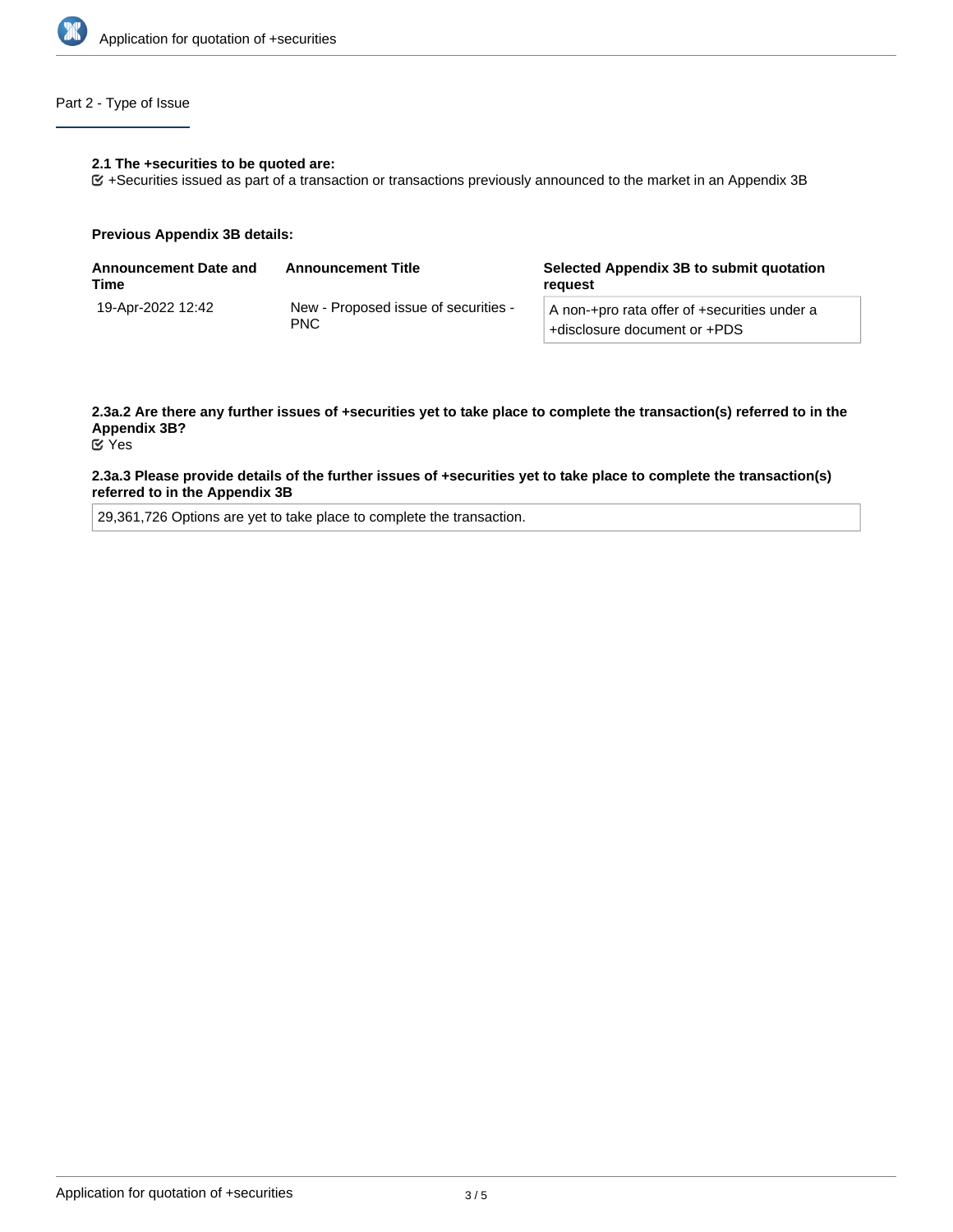

Part 3A - number and type of +securities to be quoted where issue has previously been notified to ASX in an Appendix 3B

# Issue Details

**ASX +security code and description** PNC : ORDINARY FULLY PAID

**Issue date** 19/5/2022

Issue details

**Number of +securities to be quoted** 8,725,365 **Are the +securities being issued for a cash consideration? In what currency is the cash consideration being paid?** AUD - Australian Dollar **What is the issue price per +security?** AUD 0.55000000 Yes

**Any other information the entity wishes to provide about the +securities to be quoted**